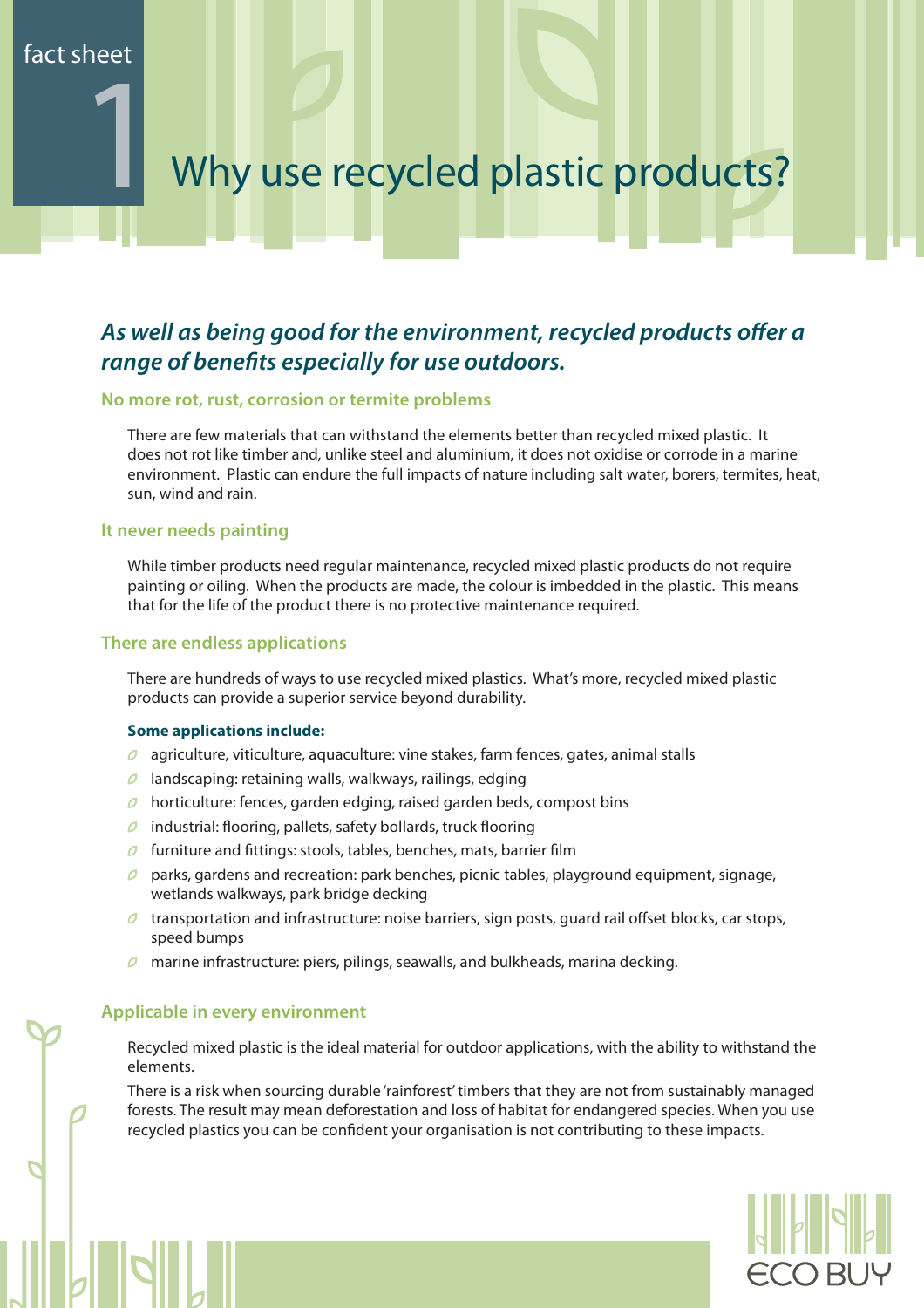### **Benefits of recycled plastic – versatility and durability**

Recycled plastic has proven to be a versatile, durable and cost-effective option in a wide variety of conditions and uses.



## Marine

*Taking the full force of the ocean*

This ocean boat ramp in Woodgate, Queensland is made of 100% recycled mixed plastic decking which has been placed over the existing timber substructure.

The recycled plastic is able to withstand marine environments and is also resistant to UV degradation. The integrated grip pattern adds to its safety and functionality.

## *High humidity and boring insects* Rainforest

This rainforest walk deck uses 100% recycled mixed plastic decking placed over a steel substructure.

Recycled plastic was chosen in this application due to its high resistance to rot and borers, and its performance in a high humidity environment.

Recycled materials also compliment the environmental values of the site while the integrated grip pattern improves safety.





## **Desert**

### *High temperatures, termites and full sun*

This elevated bike walk near Alice Springs in central Australia is made using 100% recycled mixed plastic and demonstrates how it:

- $\overline{a}$ has high UV resistance  $\theta$  is termite resistant
- $\omega$  withstands extremes in temperature
- $\Omega$  can be in direct contact with soil and water without protection
- $\Omega$  can be used to create curves as well as straight runs

# Alpine

### *Snow, hail, sleet and continuous freezing conditions*

This outdoor seating at the summit of Mt Wellington near Hobart, Tasmania shows how well recycled mixed plastic can perform in extreme environments. It has withstood both hot and cold conditions, including snow and hail, for over ten years.

The 100% recycled plastic material has needed very little maintenance over this time.